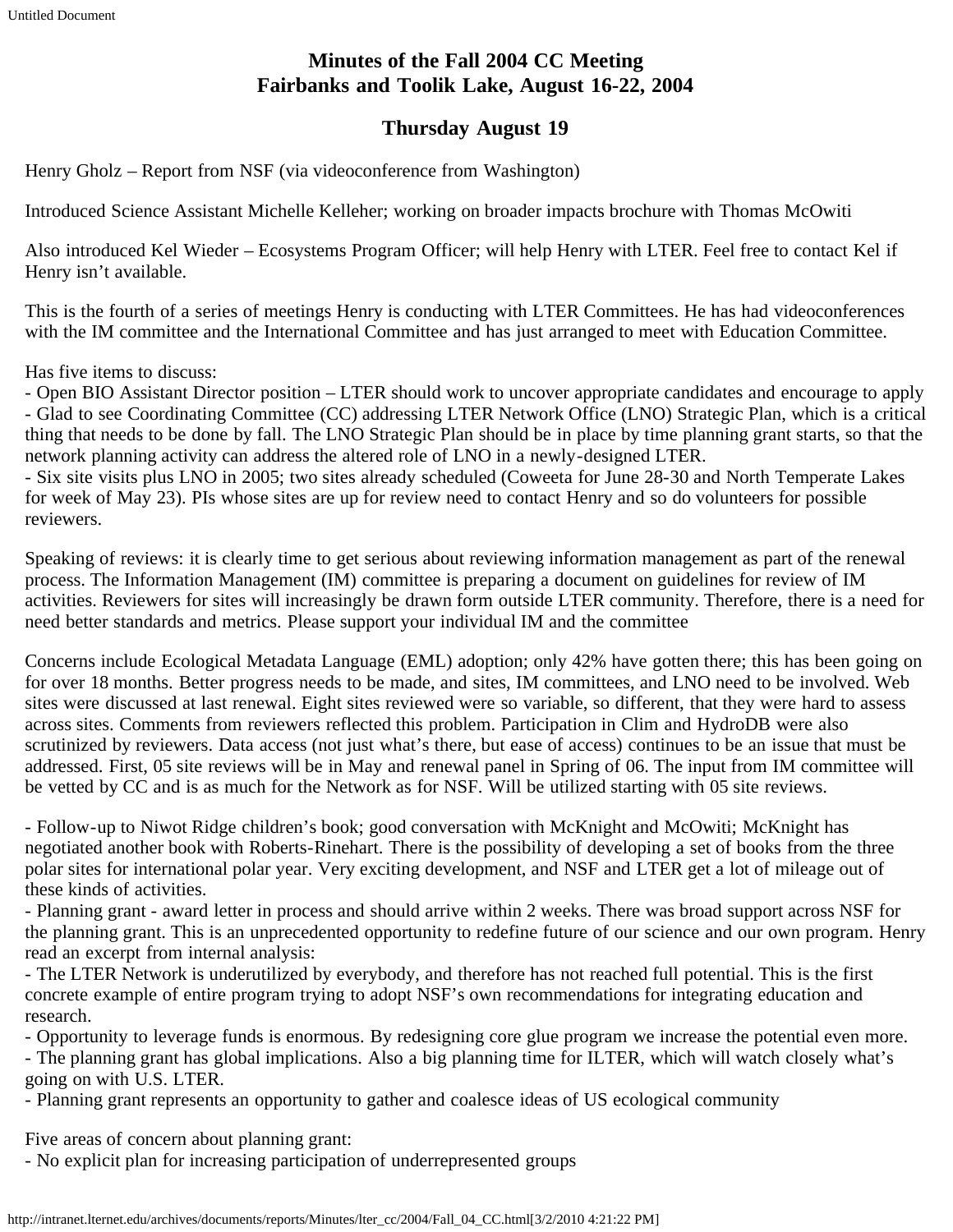Untitled Document

- Not a lot of innovative thinking evident in proposal. One reviewer thought that this was a fatal flaw. Need to incorporate more integrative thinking from the ground up

- Potential links and synergisms but also potential distractions from National Ecological Observatory Network (NEON), the Consortium for the Advancement of Hydrological Sciences, Inc (CUAHSI), and the Collaborative Large-Scale Engineering Analysis Network for Environmental Research (CLEANER)

- Broad participation from outside and inside LTER is critical, and need to address breadth of interest in NSF

- No guarantee of additional funding; proposals will be reviewed and considered by all appropriate programs at NSF; will be considered for new funding if request was of a size or nature that didn't fit within existing programs (e.g., Cyberinfrastructure)

- Should be clear synergisms with NEON (especially in IM), but LTER budget is on same magnitude as NEON budget. Therefore, NSF will view outcomes of planning process in serious way

- 05 budget – LTER has done pretty well over last couple of years; request for substantial increase in LTER in BIO budget, but this may fall victim to bad timing; increase includes increments for renewed sites; funding to bring up KNZ, SGS, AND; absorption of Education and Human Resources (EHR) contribution to urban sites; funding future does not look good; Henry would like us to consider what would get sacrificed if LTER were cut; increments, low sites, supplements, or whatever.

Question: (Gosz) – What should we do about annual reports?

Answer (Gholz): Continue to send in, but Henry will not sign off on them until there is some collective decision about how to handle possible cuts. Final decision may have to wait until after election.

Question: (Gosz) – How do you want comments from us?

Answer: (Gholz) – I'd like collective response, but feel free to contact me individually if you want.

Comment: (Gosz) – We spoke to Arden Bement (Acting Director of NSF) last night and got the general idea that he was well-informed and positive about both LTER and NEON. We gave him handouts and copy of BioScience.

Comment: (Shaver) – right now Bement is on way to Toolik Lake with a group from University of Alaska.

# **NISAC report**

Gosz introduced Don Henshaw, who reported on the activities of the Network Information System Advisory Committee (NISAC). Gosz pointed that Henry's comments on data accessibility at Portland were more pointed regarding the need to improve all facets of data access.

Don gave an overview of the activities and recommendations of the NISAC. These included 1) strategies for Network Information System (NIS) development, 2) current technology issues, and 3) protocol for selection of new NIS modules.

The process for selection of new NIS modules was presented in depth and included a recommended motion from NISAC: to adopt the process as recommended by NISAC whereby new modules are added and maintained in the Network Information System. Jim Gosz noted that the Executive Committee had discussed the motion and recommends it to the CC.

Comment: (Chapin): We should encourage data bases that facilitate site science.

Comment: (Hobbie): We need a Blue Book like module with site information

Comment: (Benson): Site DB fulfills this need.

Comment: (Shaver): This is a good idea, but does this address the problem that Henry raised?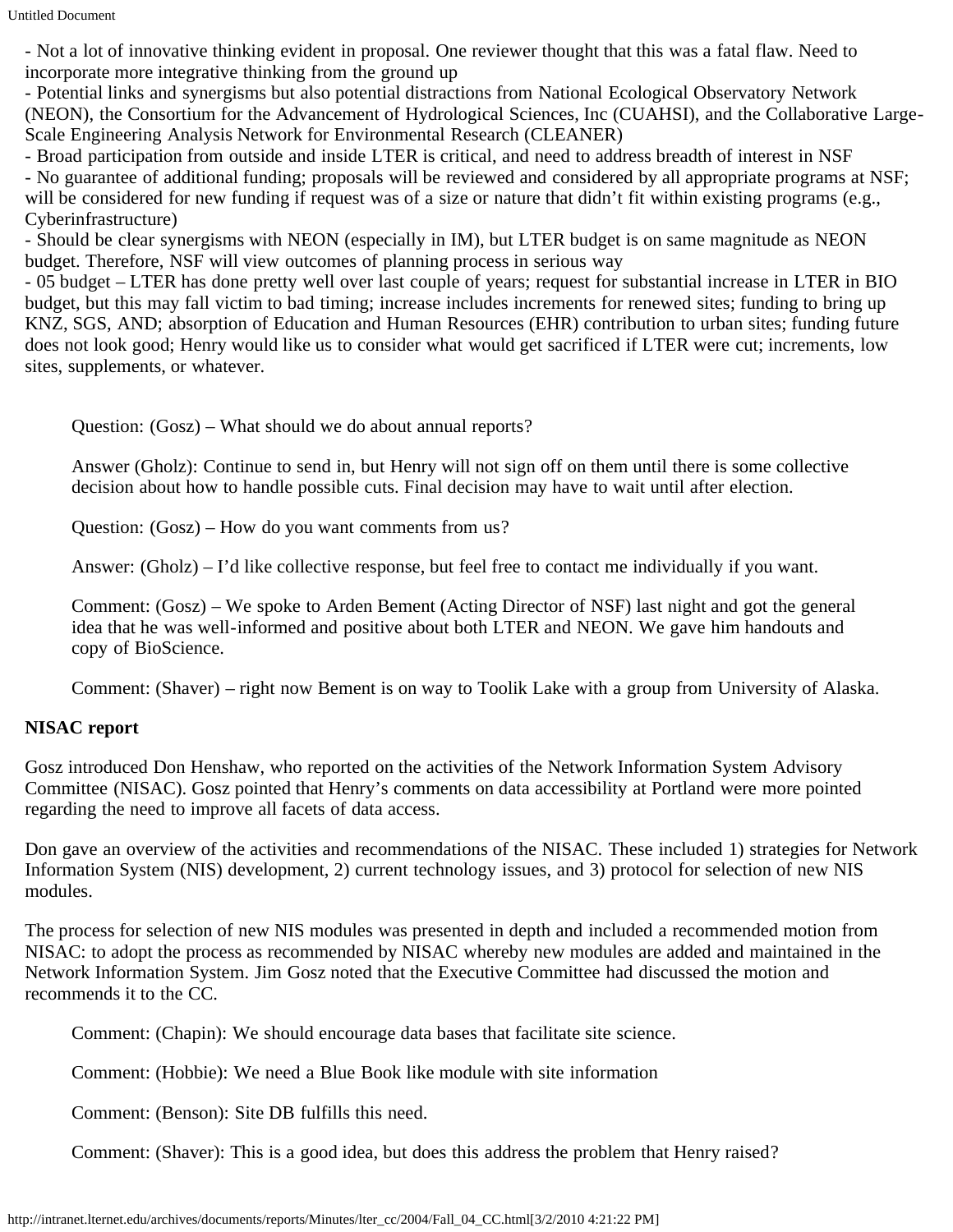Robertson and Grimm moved and seconded that we approve the NISAC recommended motion regarding selection of new modules for the NIS. Motion passed 20-0.

Jim Gosz introduced the next topic, which were the efforts by the information managers at the Portland meeting. Peter McCartney made a presentation of recommendations from the IM Committee about 1) reaffirming the importance of publishing datasets online as per Network data release policy, 2) standardizing interfaces through which data are accessed across the network, and 3) standardizing data use requirements across the network. Peter also discussed ongoing IM activities, including 1) Metadata Best Practices guide, 2) common LTER data catalogue and standard query interface, and 3) Information Management Evaluation Guide. Discussion followed.

Comment: (Shaver) - Disagrees that information managers should be responsible for determining criteria. Thinks that others should be involved as well as data managers.

Comment: (Briggs) - We have previously developed policy regarding this.

Comment: (Ellison) - There is a difference between the look and feel and actual presence of data.

Comment: (Ritchie) - Should be expectation that things should be ongoing.

Comment: (Gosz) - Commitment needs to be there for information management

Question: (Gragson) - Does a draft document exist? Can the sites coming up for review get a look at this document now?

Comment: (Grimm) - This is a good idea, but would like to see this as a fairly concise document. Would Henry want to put this in the award letter to sites?

Comment: (Kloeppel): Sites up for review need the information soon.

Comment: (Briggs) - Sites up for review could be test sites for new system.

Comment: (Shaver) - The data use requirements point is the most important of these issues.

Comment: (Ellison) - Support and amplify what Gus said. ESA has been discussing this before 1994. The issue with ESA is getting the search engine up first.

Comment: (Hayden and Ducklow) - Need to look at the OCE guidelines, which are more stringent than DEB guidelines.

Comment: (Ellison) – Please make sure that these recommendations are finalized in a timely manner so the sites up for visits in 2005 know what to expect.

Comment: (Waide) – Goes beyond accessibility to actually encouraging people to use our data.

Grimm moved and Hopkinson seconded: that the NISAC revise the LTER Network data access policy statement so that it is consistent across the network and across different directorates that are funding LTER and so that it incorporates data use guidelines for the network. Passed 23-0.

Gosz: NISAC should do this ASAP

# **LNO Strategic Plan**

Jim Gosz described the process for competing and submitting the LNO Strategic Plan, emphasizing the need for the LNO to submit a final document by December 1.

Bob Waide discussed the timeline for the preparation of Draft 8 of the LNO Strategic Plan. He handed out a summary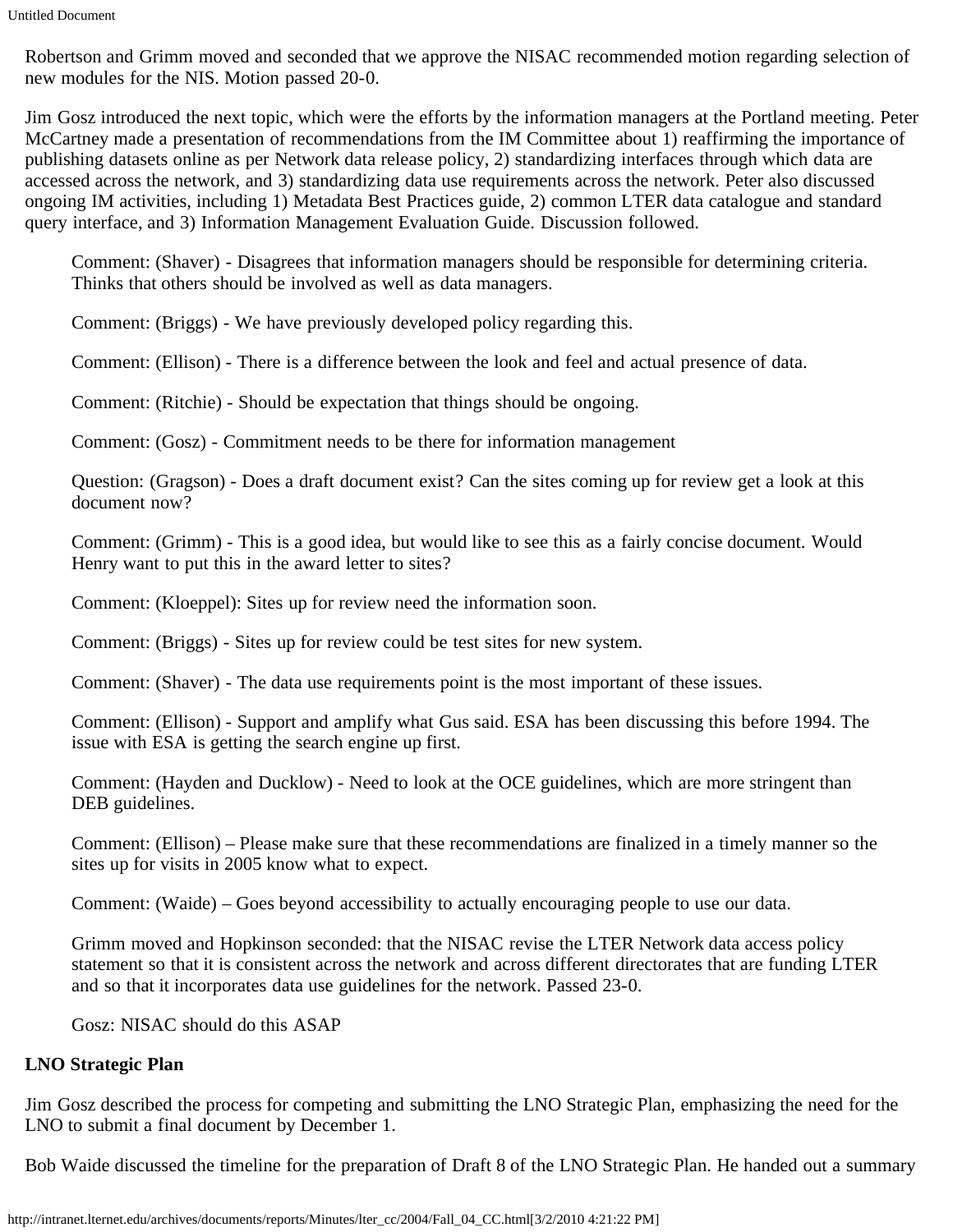Untitled Document

of the major points of the plan for discussion, as well as a description of the duties of LNO personnel. He mentioned the points where feedback from the Executive Committee, the Coordinating Committee, and the National Advisory Board had been solicited, and described changes in the documents over time as a result of this feedback. He noted that metrics and an implementation plan would be developed for each action in the Strategic Plan. He described the structure of the plan, and focused on the four issues and strategies to address them.

Waide described the procedure for submitting requests for assistance to the LNO, and discussed the appropriate mechanism for getting direct assistance. Requests can be sent to office support@lternet.edu (for administrative help) and tech support@lternet.edu (for technical help). He presented an alternative approach by contacting people in the LNO directly.

As an example of an implementation plan for an action, he discussed the LNO plan for prioritizing activities and presented the flow chart that will be used for processing requests sent to the above addresses.

Comment: (Shaver) – Hasn't read draft 8 report, but what is missing from handout is a description of the relationships between the LNO and the Executive and Coordinating Committees.

Response: (Waide) – responded to the comment by referring to the appropriate figures in draft 8.

Question: (Shaver) What are the strategies to define relationships mentioned here then?

Response: (Waide) – Relationships will continue to be defined as the LTER network changes.

Comment: (McGlathery) – Thinks it's time to move on and complete this document. There is a welldefined mechanism by which new priorities will be set in association with Executive and Coordinating Committee.

Comment: How would LNO go about implementing mechanism for requesting assistance?

Response: (Waide) – LNO staff need to use judgments about requests that come and seek clarification or advice when necessary.

Comment: (Shaver) – I think this is way too vague. Not a plan, just a way of delaying making decision about how parts of network relate to each other. This document does not resolve different perceptions of the relationship between the LNO and the other components of the Network.

Response: (Waide) – That is true, but that relationship is defined in other documents including the bylaws, and will be further defined in the Network strategic plan.

Comment: (Shaver) – One of the most important problems in the Network is the lack of clear communication about who is responsible for what, and what the major strategies should address in improving this communication.

Comment: (Gosz) – Part of the problem is that the Network has not yet finalized its strategic plan. We need the Network to start using the Network Office rather than complaining that it's not serving us.

Comment: (Childers) – Exec is comfortable with the substance of the document, and that we think that it is time to move on. This does not preclude sites or individuals making comments or suggestions between now and the time submission.

Comment: (Grimm) – the Network needs to get moving in its own strategic plan, which will clearly entail changes in the LNO plan.

Comment: (Shaver) – Time to move on because a serious effort has been made and failed to achieve its goals. Don't want to see the approval of this document as the approval of a specific set of plans. Process is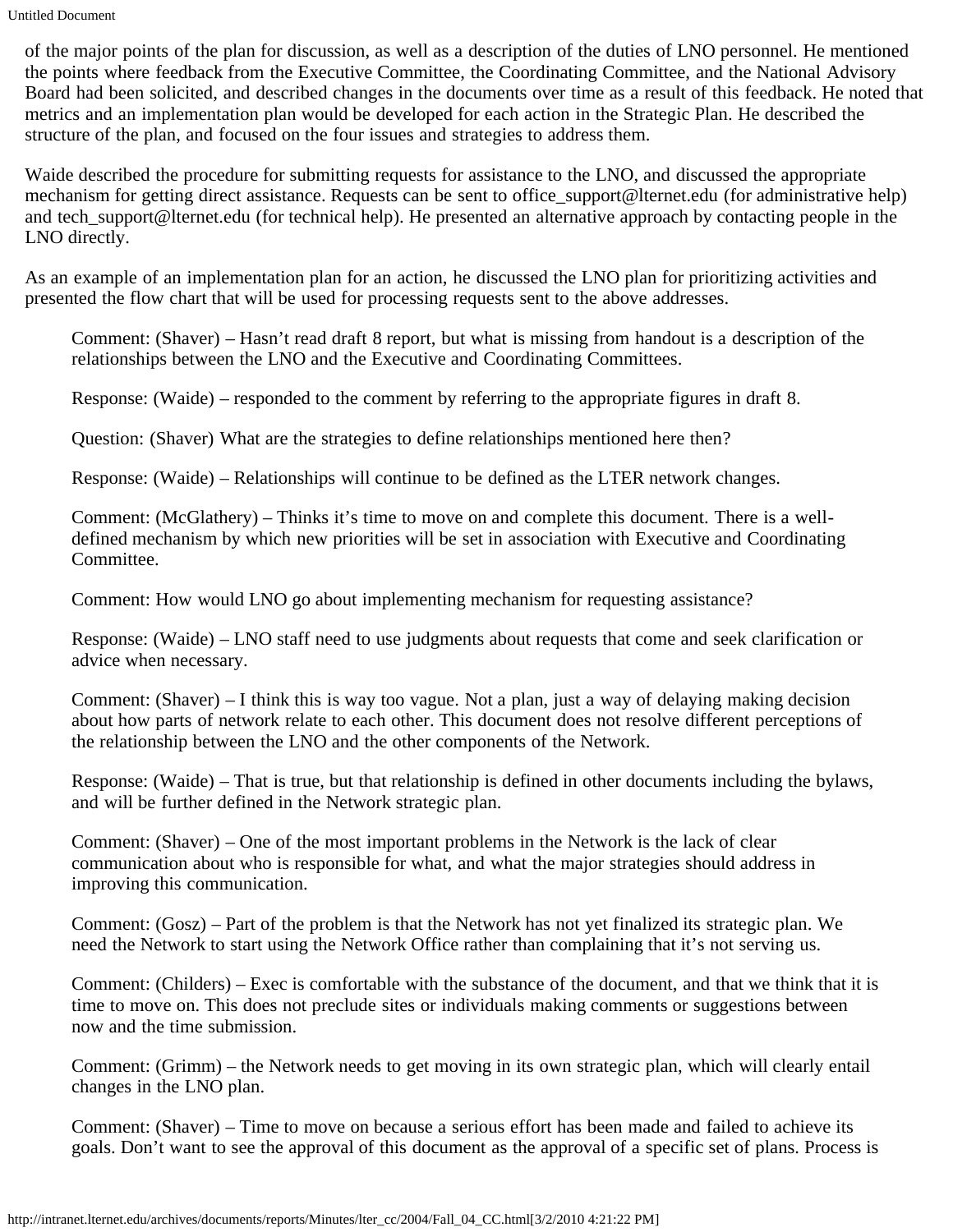not over yet.

Comment: (Waide) – Document can't be very specific with regard to certain aspects because information is lacking.

Grimm moved and McGlathery seconded a motion to accept Draft 8 of the LNO Strategic Plan as a completed living document for submission to NSF with the reasonable incorporation of comments received by September 1, 2004. Motion passed 19-4.

Comment: (Shaver) – Does approval mean that there is a specific set of actions that will be carried forward?

#### **Planning grant**

Gosz discussed the organization of the planning grant activities and the staffing elements. Gosz presented the members of the STFAC proposed by the Executive Committee. He also discussed the responsibilities of the Science Task Force Advisory Committee and the meeting schedule. There were several requests for clarification. The group then spent time suggesting and discussing additional names for the STFAC and their suitability.

There was further discussion of the composition for the group of 100 and the timing of the first meeting. Sites need to discuss these issues and respond to requests for information and comments. STF needs names from site by September 1.

LNO will be list serve for science task force (stf@lternet.edu). The proposal will also be posted on the LTER web page.

Bruce Hayden discussed the relationship between the LTER planning process and NEON planning briefly.

Comment: (Collins) – Want to emphasize how important this exercise. If we don't do a good job of this, we can seriously hurt the future of LTER.

Comment: (Gosz) – One reviewer said that we needed to address governance models in tandem with the science themes.

Logistics for Toolik Lake

John Hobbie introduced staff and discussed logistics for Toolik trip.

## **NEON**

Bruce Hayden described the process leading to the NEON planning grant. NSF expects that NEON and LTER have to coordinate programs through their respective planning efforts. The proposed start date proposed is September 1. Work has to start then whether or not grant has been awarded because of the fixed end date.

One of the major goals of the planning activity is to develop a cost plan for the infrastructure award. The first steps are to plan and design NEON. In addition, the planning process must develop an interim project office, initially at AIBS. There will be a follow on award for final planning and implementation, which will be somewhere else. Consortium must be built, starting with an interim community and building from there. NEON regional groups will be a critical element in determining how consortium is structured. Other networks need to be involved to provide for common standards, protocols, procedures. Research institutions and Federal agencies as well as other entities will be involved. The final national coordinating consortium will be responsible for overseeing implementation of the infrastructure phase. The consortium will be an incorporated non-profit (NEON Inc.).

Interim community must generate integrated science and education plan. Eight groups (six from NRC research areas plus hydroecology and emerging issues). Four of these overlap with LTER planning efforts. Science and education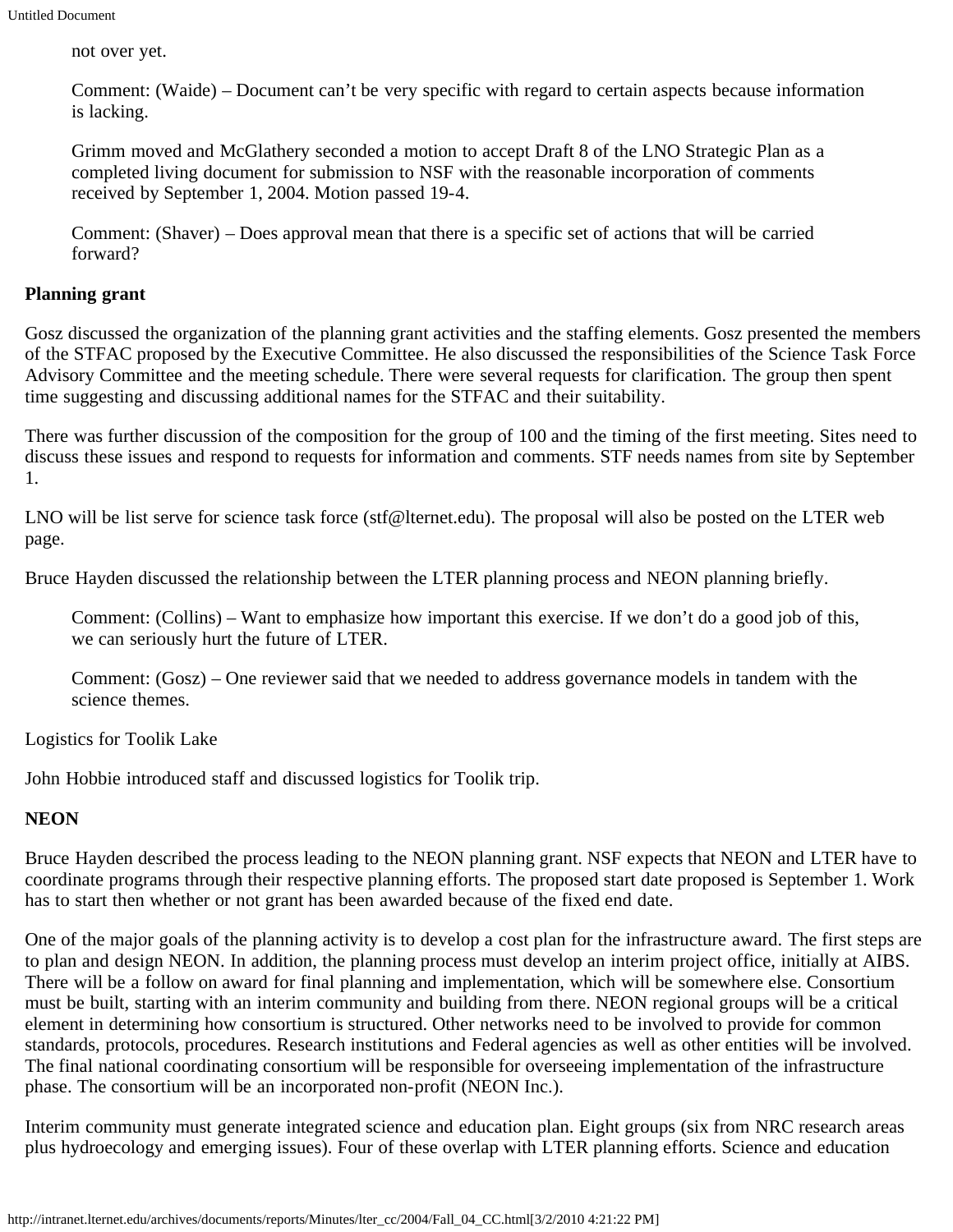plan will lead to reference design based on questions to be addressed. A separate information technology reference design is needed. All of this leads to a preliminary project execution plan.

Observatories will have to have common mission, a common footprint, common standards and protocols, common rules of operation. Expect that observatories will be nominated by various regions. Size of footprint is a science question. Consortium will be responsible for choosing among science proposals. There will a congress of the regional groups that meets in October near Portland organized by Franklin and Mac Mahon. There is a Project Science training group on big projects in Aspen in October 4-7. There will be a separate entity for graduate students.

Question: (Williams) – Do you envision a regional set up where each region would address all eight themes?

Answer: We don't think we can afford eight. NSF expects to see NEON built as a layer cake. Each region would address chosen themes.

Question: (Bohannon) – Is the education plan for K-graduate, K-12?

Answer: Includes all levels of education.

Question: Have regional planning groups been formed?

Answer: They have self organized, but that doesn't mean that all spaces are taken up.

Question: Is there an overlap between NEON and the Ocean Research Interactive Observatory Networks (ORION)?

Answer: There will be an explicit effort to coordinate with all of these large projects like CLEANER, CUAHSI, etc.

Question: (Grimm) – What do you expect from LTER CC?

Answer: Probably will want to set up a set of meetings with LTER leadership. In addition, will call for nominations for participants from all relevant groups.

Mark Williams then gave a brief overview of the process by which CUAHSI was formed and the implications for LTER and NEON. His major point was that these large projects represent a new way of doing science, and we need to adjust our attitudes to accommodate these new initiatives. The challenge of NEON is to encourage community participation while preserving a strong linear model.

# **Planning Grant (part 2)**

Gosz solicited names by September 1 for group of 100 for the meeting of November 9-12. He requested nominations for LTER and non-LTER participants from sites. There is particular interest in nominations for participants from the LTER CC, CUAHSI, Organization for Biological Field Stations (OBFS), NEON, CLEANER and other relevant groups including Federal agencies. In addition, he solicited suggestions for leaders for the four science theme working groups described in the proposal, who will be selected by the Science Task Force. The proposal will be made available on the LTER public web site.

Comment: Students should be considered for nominations.

Answer: Tiffany is charged with getting names from grad student community.

Question: (Grimm) – What are nominees to group of 100 committing to?

Answer: Only participation in the November meeting, although some people from this meeting will continue to participate in the planning process.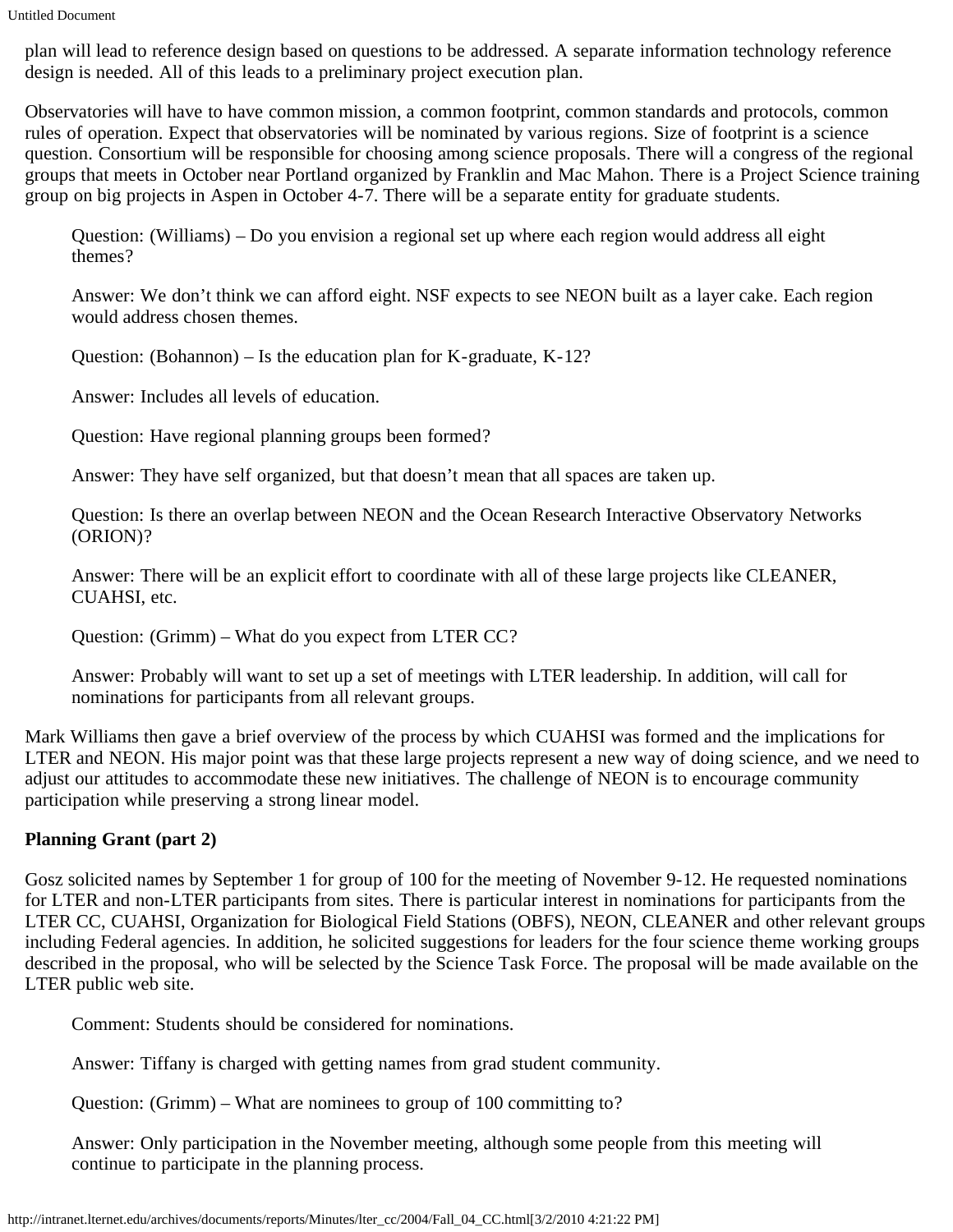Comment: (Ortega) - The diversity of the Science Task Force Advisory Committee (STFAC) and other groups being formed for the planning grant should be increased by contacting ESA, the Society for the Advancement of Chicanos and Native Americans in Science (SACNAS) and other organizations for possible names of underrepresented minorities.

Comment: (Gosz) – Collins will contact the Strategies for Ecology Education, Development, and Sustainability (SEEDS) and Ecological Society of America (ESA) diversity committee to help balance diversity in participants. Will send structure of meeting of 100 as soon as possible.

Question: (Grimm) – How many people can sites nominate for group of 100?

Answer: Nominate as many as you want, but there will have to be a selection process.

Question: Will there be international participation?

Answer: Yes, both through sites and ILTER.

#### **Next LTER mini-symposium**

Hugh Ducklow gave an overview of preparations for the next mini-symposium in Washington. Ducklow, Dan Reed, and Chuck Hopkinson are coordinating the meeting and are looking for a date between beginning and mid-March 2005.

Theme: Long-term research in the marine environment

- relatively short talks
- application/mission focus
- good speakers; include student; have presentation on education
- weave theme of cooperative science throughout
- secure room and NSF people early on
- need a general calendar for big meetings

The future: no open ocean LTER sites

Question (Hobbie) – Will there be an effort to include broad disciplines including engineering?

Answer: That could be done. Palmer has just gotten an ORION project and could be asked to participate.

Comment: (Collins) – Instruct present to try to connect their site science to the broader theme of network science to emphasize the planning process.

Comment: (Ortega) – Need to get the room at NSF as soon as possible.

Comment: (Waide) – Also need to get the director and AD lined up, which often can't be done until shortly before.

# **Future CC Meetings**

Waide discussed the schedule for future CC meetings. Dan Childers discussed the proposed venue for the spring meeting at the Sheraton Resort at Key Largo. The constraints on the venue are that we would have to share rooms and try to get airfares around \$400.

Question: (Waide) – Can you think of any serious conflicts in April?

Answer: LTER grad student meeting during the second week. Easter does not occur in April. Passover is April 23.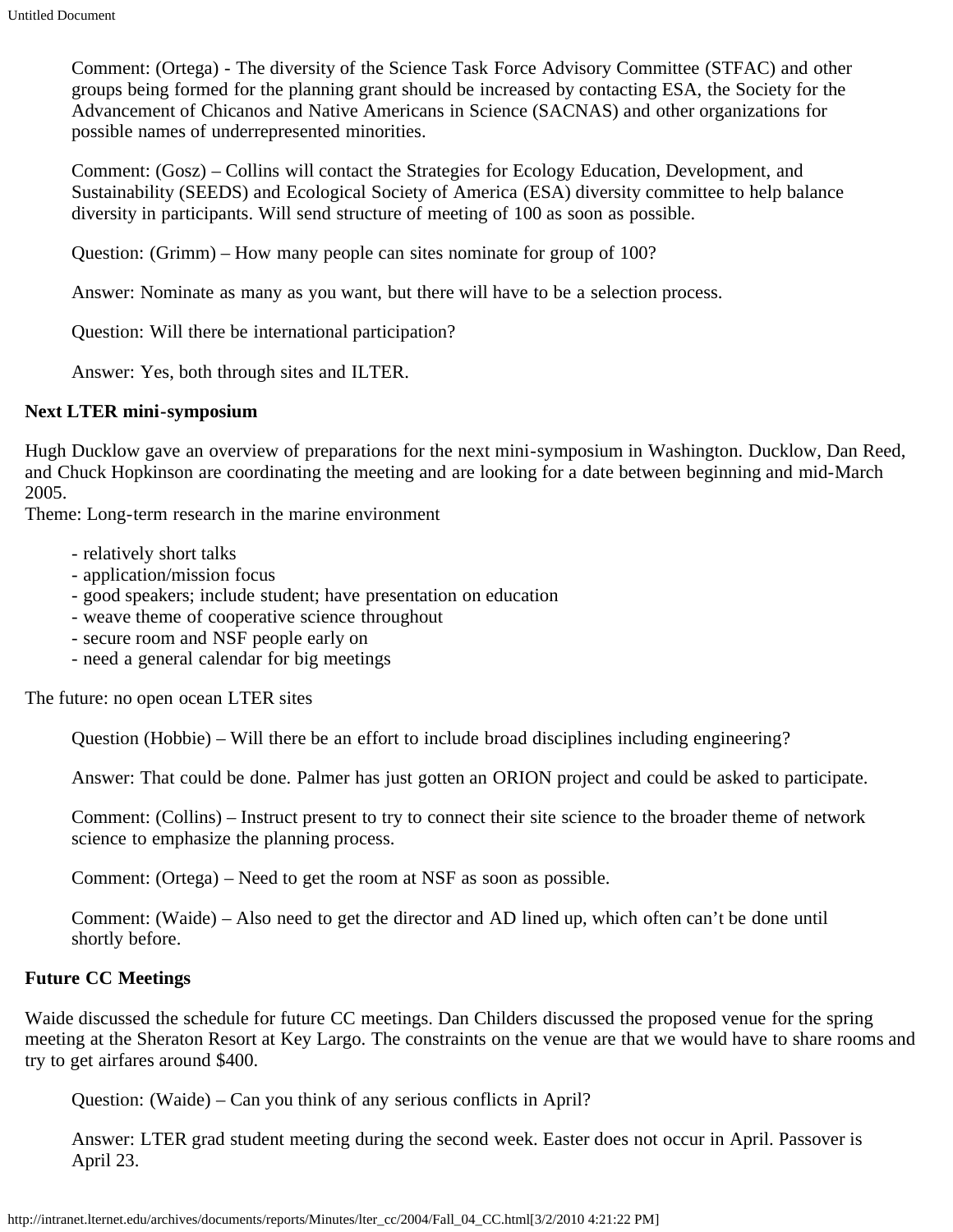Comment: (Childers) – There is a price difference between weekend and weekdays. When is this meeting supposed to be? How does this interact with air fare?

Answer: (Waide) – We'll have to look at the costs of weekday vs. weekend meetings. The next meeting is supposed to be a weekend meeting.

The consensus was to look for dates between April 3-17.

Comment: (Childers) – Should investigate use of Ft. Lauderdale airport, but we will have to arrange for transportation.

Fall 2005 meeting at Virginia Coast – McGlathery will discuss dates with VCR group and let us know.

Cedar Creek should also start to think about dates.

# **Graduate student report**

Chelsea Crenshaw (SEV) is the new co-chair replacing Rob D'Aoust.

At the last meeting, Grad Student Committee requested participation in standing committees, and has had a good response from committee chairs. Tiffany will send out solicitation to grad students shortly.

Proposal to DEB and others was funded for 2005 meeting of graduate students to foster a culture of collaboration among graduate students and to support synthesis science within LTER. In addition the meeting will familiarize students within existing data and research within the network, facilitate graduate student interactions, enhance scientific training, and stimulate graduate student engagement in synthesis science. Products will include an on-line publication, publications of research abstracts, a report, and two proposals for follow up work (a publication and a collaborative research project. The meeting will be April 13-17 at Andrews. NSF will fund one student per site. The Graduate Student committee asks sites to support meeting by funding a second student. Cost will be less than \$1000 total. Sites will send lists of students and commitments to fund one student by November 15 to Tiffany and Chelsea.

# **Publications**

Phil Robertson asked for more suggestions for synthesis volumes for the Oxford series.

There is strong interest at NSF in expanding children's book produced at Niwot Ridge into network series. There will be a query coming to lead PIs to see who might be interested. Publisher is of NWT is Roberts-Rinehart, but we should consider other options if we expand to a series.

## **International**

Steve Hamburg reported that international committee continuing to get organized. Committee is trying to build database on interested people and list of programs and contacts. They are working to have presence at the International Association for Ecology (INTECOL) meeting and to re-invigorate regional ILTER groups.

## **Education**

Robert Bohanon reported that three proposals submitted or in preparation to NSF. One proposal uses research vignettes to connect with teachers and students (professional development (2) and instructional materials development project. Education Committee meeting begins next week at Andrews and will work on plans for functioning after Sonia Ortega returns to NSF. They will also address policies and procedures for populating committee, planned and new proposals, and methods of working with planning grant. The meeting will finish the handbook on education practices in LTER for beta testing at sites.

## **Social Science**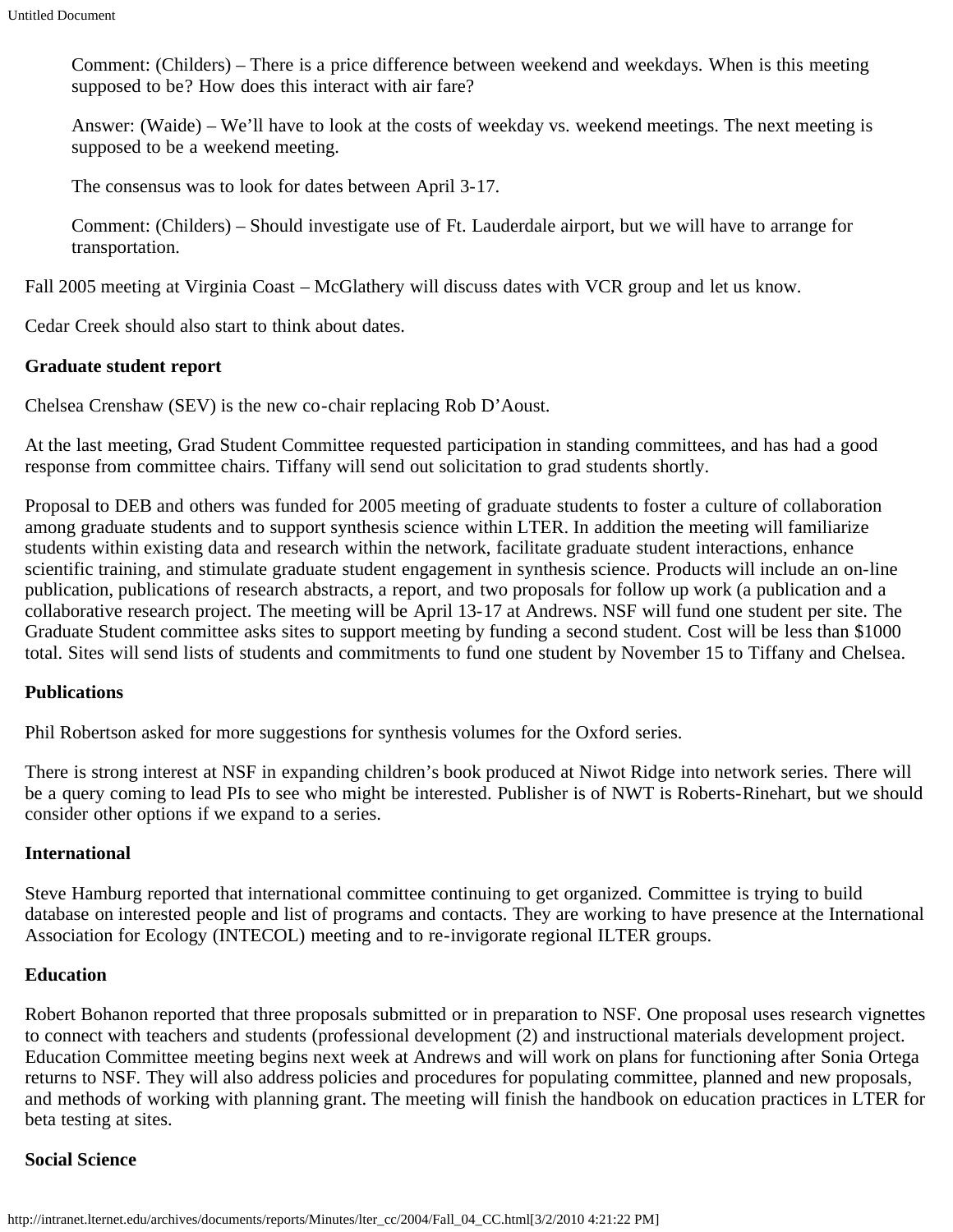Ted Gragson reported that the committee is trying to improve the coherence of the social science components of LTER programs. Gragson, Redman, and Grove prepared a proposal to Tom Baerwald for a meeting to complement planning grant activity. There will be a communication to sites shortly for participation.

Comment: (Waide) – Suggest we need to be aware of and review of possible social science studies that use LTER as the study subject.

Comment: (Collins) – Group from Oregon funded to look at home science influences science and management. They will be contacting sites to seek collaborators.

Comment: (Waide) – They have publications on the LTER Network from previous work.

Comment: (Grimm) – Is there any way to move Gragson workshop forward to fit in better with planning process?

Answer: (Gragson) – Doubt that we will have funding before spring.

Comment: (Waide) – How do we handle requests from outside groups to study LTER?

Response: (Gosz) – Bounce to Exec and then CC.

Comment (Thomas) – Begin to develop communication scheme early in planning process rather than as an afterthought. This applies to committees as well.

#### **Survey from disturbance workshop**

Deb Peters handed out disturbance questionnaire. One response is expected from each site.

#### **New sites**

Mark Ohman made a presentation on the new California Current Ecosystem site. This presentation as well as other presentations and reports are available on the LTER intranet page.

## **Committee reports**

[Climate Committee](http://intranet.lternet.edu/archives/documents/reports/committee_reports/climate/fall_04climcommittee.html)

[Education Committee](http://intranet.lternet.edu/archives/documents/reports/committee_reports/education/fall04edu.html)

[International Committee](http://intranet.lternet.edu/archives/documents/reports/committee_reports/international/intfall04.html)

[IM Committee](http://intranet.lternet.edu/archives/documents/reports/committee_reports/Data-management-committee/IMfall04.html)

[Social Science Committee](http://intranet.lternet.edu/archives/documents/reports/committee_reports/social_science/social_sciencefall04.html)

[Technology Committee](http://intranet.lternet.edu/archives/documents/reports/committee_reports/technology/fall04tech.html)

## **Powerpoint presentations**

[California Current Ecosystem presentation](http://intranet.lternet.edu/archives/documents/reports/Minutes/lter_cc/2004/CCE%20Presentation.ppt)

[NISAC presentation](http://intranet.lternet.edu/archives/documents/reports/Minutes/lter_cc/2004/NISAC_19aug2004.ppt)

[IM presentation](http://intranet.lternet.edu/archives/documents/reports/Minutes/lter_cc/2004/McCartneyIMslides.ppt#258,2,IM%20Evaluation%20Guide)